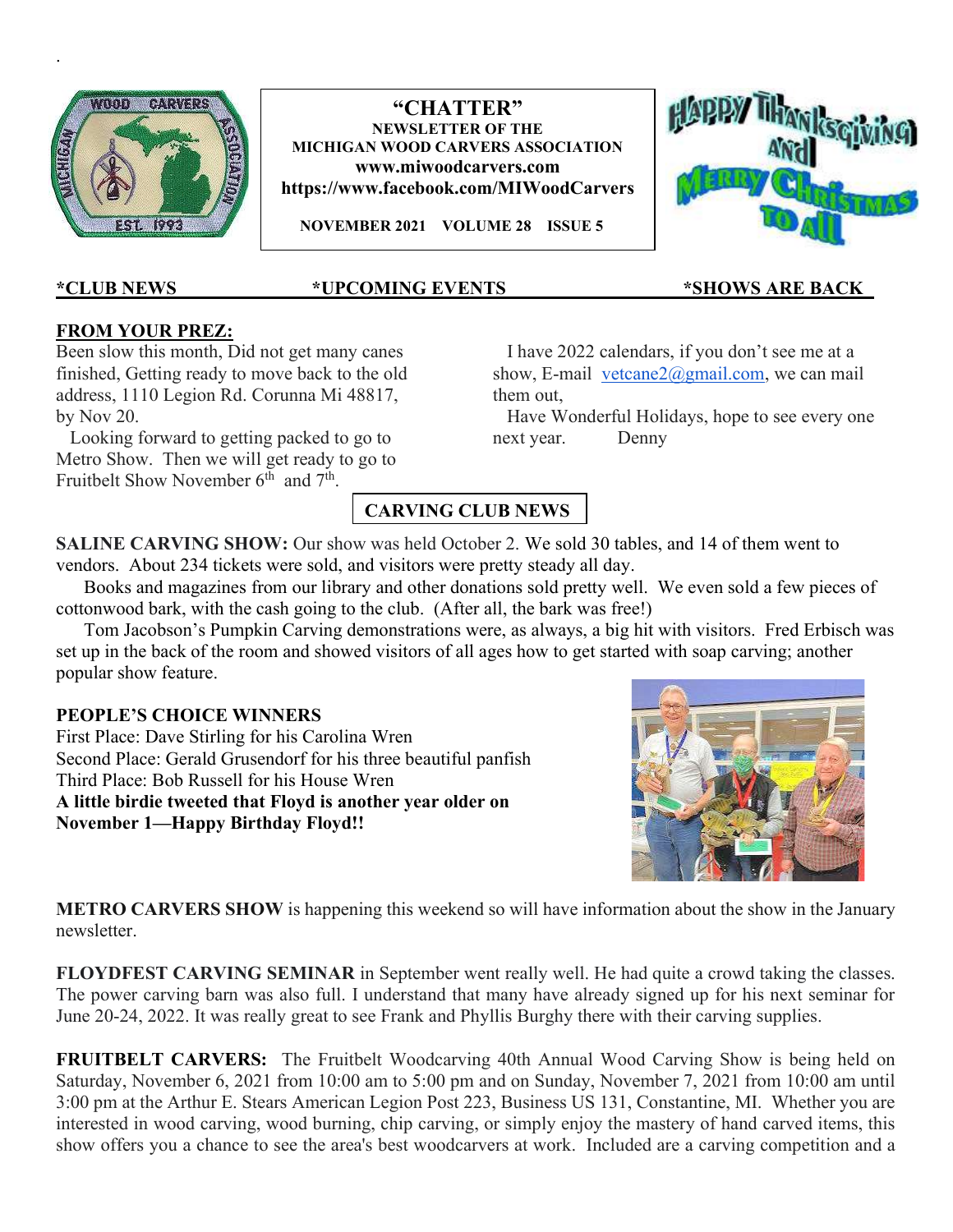Coffee Can Drawing for prizes. For more information contact Tom Grile at 269-816-2784 or Gary Gracey at 269- 483-7089.

TRI-CITY CARVERS: We missed having our show this year but are tentatively planning for Saturday August  $27<sup>th</sup>$  in 2022.

Here are the latest carvings from our Tuesday carving meetings. The carving on the right is Dave Arndt's Angel Fish.



# CHIPS & CHATTER

CEDAR BIRD SHOPPE - You can contact us by phone (989) 928-4242(cell), or E-mail, **cedarbirdshoppe@charter.net**. Customers are welcome to visit us when we are home, just let us know ahead and call for date and time. Face Masks are required. We are shipping orders via Post Office, UPS or pickup.

ALL CLUBS AGAIN: Please check your club information on the miwoodcarvers.com website. We want to make sure the information is correct so folks can contact you To update info Contact: justin.john.swanson@gmail.com or harry.mwca@gmail.com

## DON'T FORGET TO SET YOUR CLOCKS BACK SATURYDAY NIGHT NOV 6<sup>th</sup> BEFORE RETIRING.





# KIDS T0DAY WILL NEVEN KNOW THE SSTRUGGLES OF LANDING THAT NEEDLE PERFECTLY BETWEEN 2 SONGS